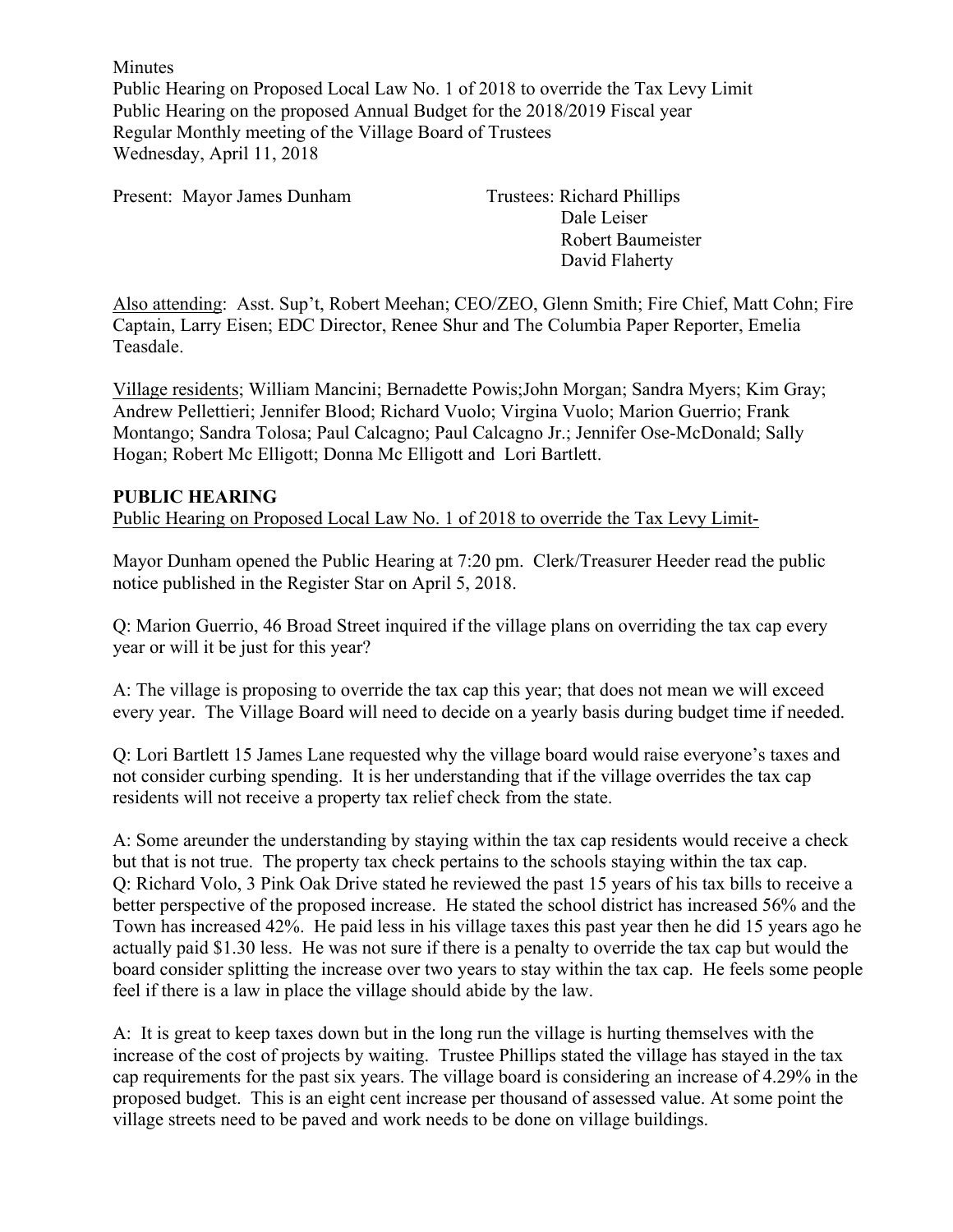Q: Kim Gray, 2 Martin Court would have appreciated an opening statement on how the village board felt about the 2%. She wanted to know if the village is philosophically in line with the aim to keep the 2% tax cap in effect. If, the village was going over the 2% tax for unforeseen items she would like to know what those items are and how the village will plan for unforeseen items in the future. Does the village plan on completely doing away with the 2% tax cap?

A: Trustee Phillips stated with staying within the tax cap for the last six years that only allowed spending of the essentials to run the village. Three years ago the village wanted to complete the William Street Project at a cost of approximately \$300,000 now three years later the cost is over \$700,000. Trustee Flaherty noted he received a quote of \$32,000 for the masonary work on the Village Hall. The two boilers in the Village Hall need to be replaced they are from 1968. Trustee Leiser noted he estimated \$20,000 for salt last year but this year he is just shy of spending \$30,000. You never know what kind of winter you will have but you have to do your best in estimating. Mayor Dunham noted the state does not allow any exemption for villages from the tax cap. The state allows the capital projects to be exempt from the tax cap for schools but not for villages. The village has held off on projects to stay within the tax cap but in Trustee Phillips opinion we are hurting ourselves.

Q: Kim Gray, 2 Martin Court -What is the Village Board's long term planning for projects and funding them. She sees in the budget we have bonding of Capital Projects and we have Reserves listed.

A: The Village Board is planning for the future. Trustee Phillips has placed \$25,000 in the fire truck fund for the future purchase of a fire truck. Trustee Flaherty has increased the budget line item for buildings in preparation of future projects. He is looking to have the bathrooms in Van Buren Hall become ADA compliant. The emergency staircase needs replacement and the repointing of the bricks on the Village Hall needs to be done. Trustee Phillips noted the village's fund balance is healthy but the village needs to be prepared for projects that need to be completed like William Street Project, the emergency stair case and Albany Ave. Trustee Phillips stated every year he puts \$20,000-\$25,000 away in the fire truck savings account to be prepared for the purchase of a new fire truck so the village does not have to bond the entire amount so the village is looking how to fund future projects. He is glad everyone has come to the meeting but invites them to attend a budget meeting see how the process works. Trustee Flaherty stated the Village Board does not take increasing taxes lightly a lot of time went into the decision.

Q: John Morgan, 51 Hudson Street-He is paying for the construction of a sewer and he is not receiving a direct benefit. He would like to know if the village plans on bringing the sewer in his area?

A: Mayor Dunham noted he does not see the need for sewer in his area. The sewer was installed in the business district to help revitalize the business district. Trustee Phillips noted the sewer was voted on by the entire village and passed 3/1 based on the assessed value of a home. An approximate payment of \$20-\$25 per household is the cost to install the sewer in the business district. Trustee Flaherty stated the philosophy to keep taxes low may not work into realty. The projects are very expensive and the village budget is the bare bones of running the village. To repoint the bricks on the village hall and seal the bottom 4 ft needs to be done. The quote he received to replace the emergency stairs was \$32,000. The two boilers in the village hall were installed in 1964 he would like to replace with hopefully one boiler. The village cannot complete projects by bonding money.

Resident Rima Bostick wrote a letter to the Village Board due to health reasons she was unable to attend the meeting she requested her letter to be read. Mayor Dunham read her letter. The letter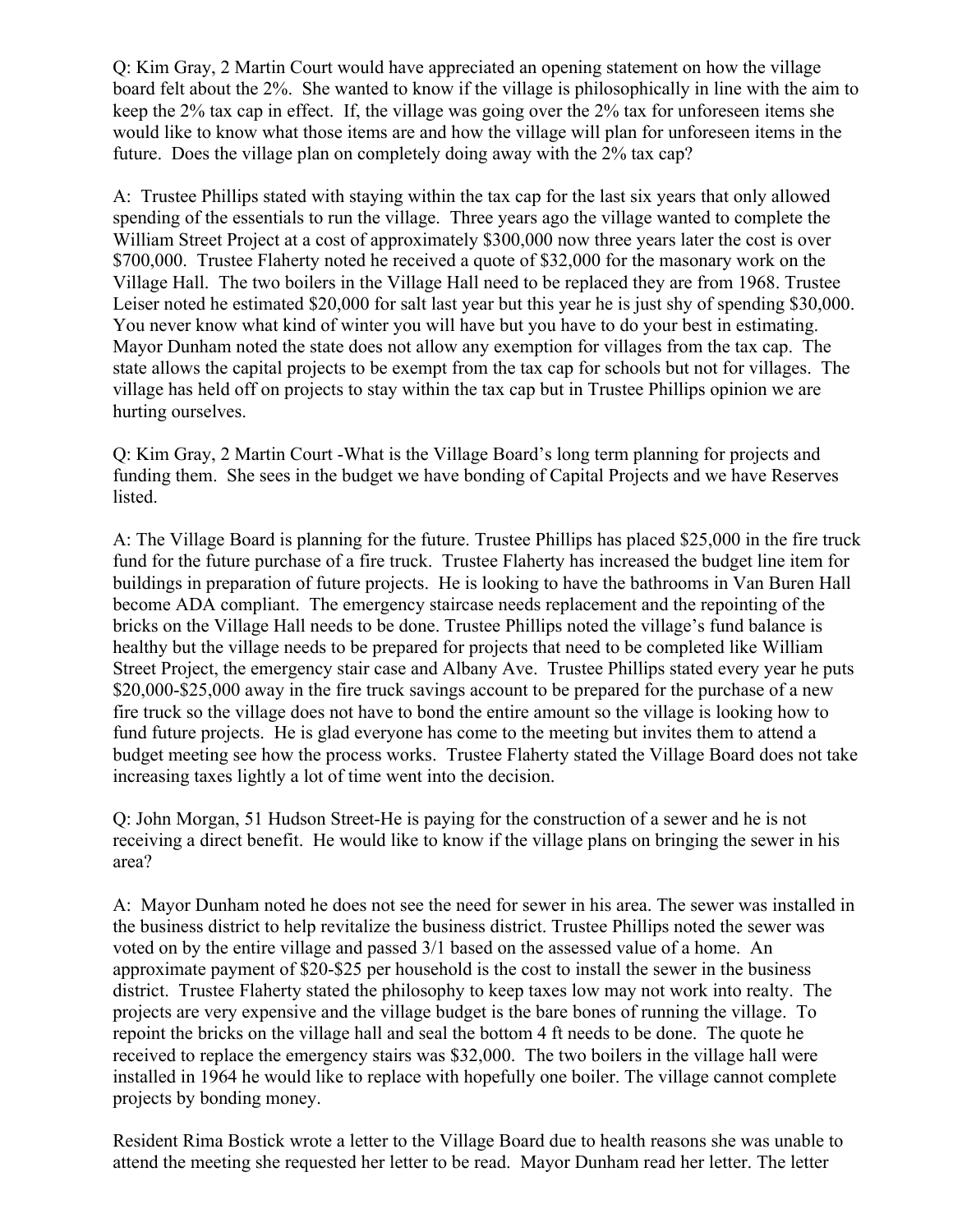noted if the village was to eliminate the salary for the "Economic Development Director" the village would decrease taxes. She stated : until a few years ago, Kinderhook Village had an all-volunteer Economic Development Committee comprised of Village residents with diverse skills". The village may use the difference of money on ways to reduce the excessive speeds in the village.

Mayor Dunham closed the Public Hearing at 7:54 pm.

#### **PUBLIC HEARING**

Public Hearing on the proposed Annual Budget for the 2018/2019 Fiscal Year-

Mayor Dunham opened the Public Hearing at 7:54 pm. The village Clerk/Treasurer read the public notice published in the Register Star on April 5, 2018.

Jennifer Blood, 7 William Street inquired what the goal or business development of the village is moving forward. Mayor Dunham referred her to review the village's Comprehensive Plan on the village's website.

Donna Mc Elligott, 7 Presidential Drive she does not discredit the comments in the letter the Mayor read but is curious what the EDC Director makes.

Trustee Flaherty noted the salary for the upcoming year was \$10,500. He stated she was responsible for The Flammerie coming to the village and The Creamery. Trustee Phillips stated she submits a monthly report to the Village Board that is on the village's website. With all the work she does the salary is not much and he wishes they could pay her more.

Donna Mc Elligott, 7 Presidential Drive noted the salary was a drop in the bucket compared to the budget.

Mayor Dunham closed the Public Hearing at 7:59 pm.

#### **BOARD MEETING**

Mayor Dunham called the regular monthly meeting to order at 7:30pm.

#### **TAXPAYER TIME**

Mr. Pellettieri would like to know if the village has considered a consent agenda. He is happy the village has added a taxpayer time at the beginning of the meeting. Mayor Dunham requested he meet with him and explain what a consent agenda is. Mr. Pellettieri also noted he believes the Rail Trail will cost over a million dollars a mile. He knows this is a state issue but would like Mayor Dunham to confirm the costs. He feels if the trail is going in should it not benefit the village businesses. If, the village could manage to direct the trial to come into the village business district it would be beneficial to the residents.

Glenn Smith noted he would like to speak as a taxpayer not as the building inspector. He stated that the sewer was installed as a predicate to having the Dutch Inn open and it is still sitting there. The Village Board does not have the projected planning as a Village Board to address issues. The Village Board is not doing enough to push for the Dutch Inn to open or to have other businesses come to the village. The Village Board should look at the issues of why the Dutch Inn has not opened and be more aggressive to have it come to fruition.

Mayor Dunham noted Glenn knows why the Dutch Inn is not open and it does not have anything to do with the Village Board. The village did meet the requirement to create jobs. It may not have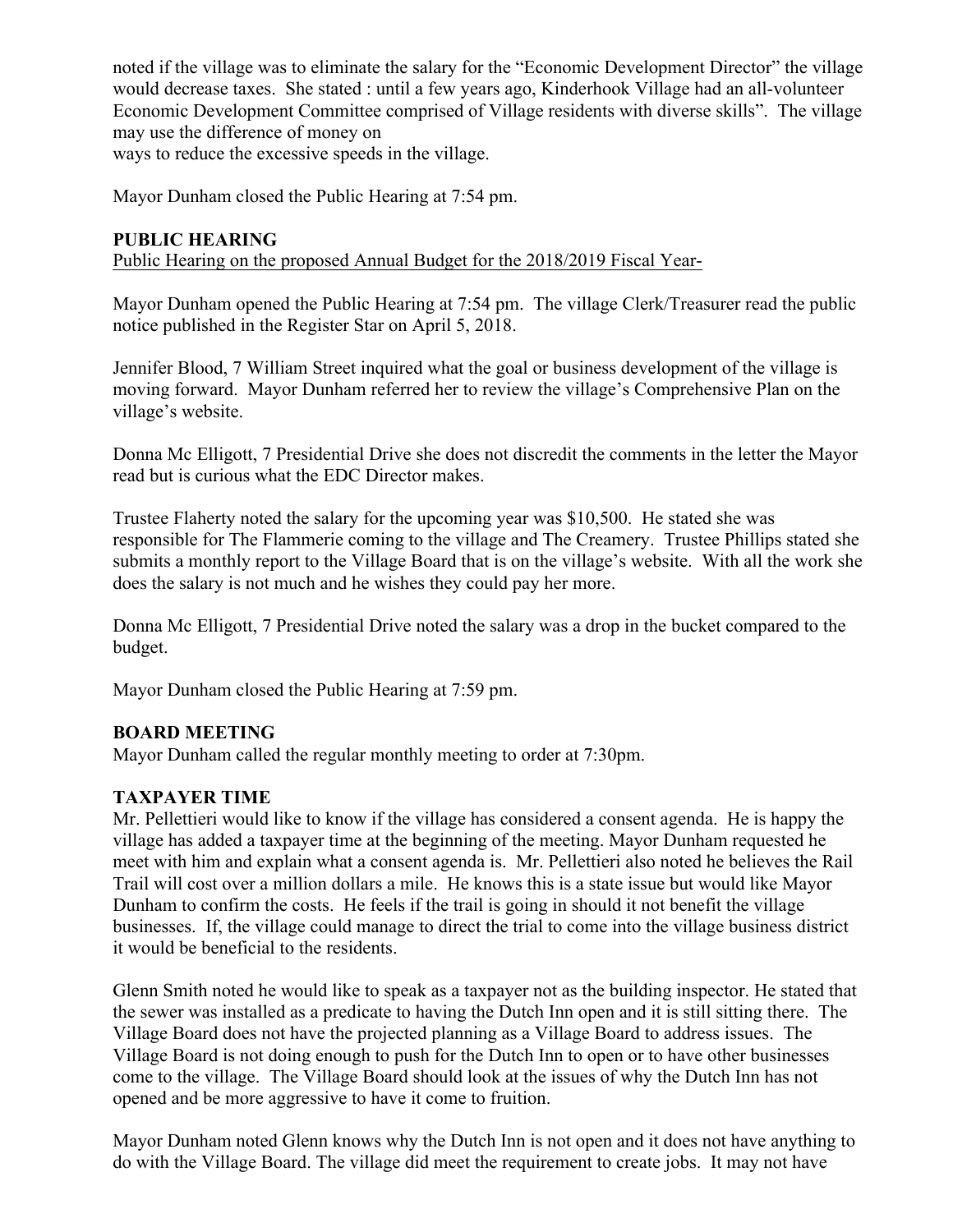been with the Dutch Inn but it was with the other businesses that opened due to the sewer. Trustee Phillips stated the Dutch Inn has not opened because it is in the court system. The Village Board cannot do anything about that.

Paul Calcagno feels the Village Board should treat all buildings in the village as part of their community and not to allow a property owner to leave a building with property violations. He said the Building Inspector should be sending violation notices to the property owner and have the property owner correct the violations. The village's Building Inspector has not done his job. Mr. Roberts (owner of the Dutch Inn) has several violations like exposed electrical wires, shingles coming off the roof that have not been addressed by the Building Inspector when he has spoken to the building inspector several times about it.

#### **MINUTES**

A motion made by Trustee Flaherty approving the minutes of March 14, 2018 Regular monthly meeting Budget Meetings of March  $22<sup>nd</sup>$  March  $27<sup>th</sup>$  and the minutes of April 4<sup>th</sup> Organizational meeting and budget meeting; seconded by Trustee Flaherty. All voted "aye".

#### **BUDGET AMENDMENTS**

A motion made by Trustee Phillips approving the following budget amendments submitted by the Village Treasurer; seconded by Trustee Flaherty. All voted "aye".

| General Fund<br><b>FROM</b>                        | TO <sub>1</sub>                              | <b>AMOUNT</b> |            |
|----------------------------------------------------|----------------------------------------------|---------------|------------|
| A.1210.4 Mayor Contractual                         | A.1110.4 Justice Contractual                 | S.            | 274.24     |
| A.3310.4 Traffic Control Contractual               | A.3120.4 Police Contractual                  |               | 222.92     |
| A.3410.43 Fire Equipment Maintenance               | A.3410.4 Fire Department Contractual         |               | 439.75     |
| A.1680.4 Central Data Processing Cont. Contractual | A.4020.4 Registrar of Vital Statistics Cont. | S.            | 80.00      |
| A.1990.4 Contingent Account                        | A.5132.4 Central Garage Contractual          |               | \$1,010.81 |
| A.8160.1 Refuse and Garbage Personal Service       | A.8170.1 Street Cleaning Personal Service    | \$            | 4.78       |

# **ABSTRACT**

A motion made by Trustee Phillips approving the abstract in the amount of \$32,445.26; seconded by Trustee Flaherty. All voted "aye".

#### **TREASURER'S REPORT**

Trustee Flaherty made a motion approving the monthly Treasurer's Report; seconded by Trustee Baumeister. All voted "aye".

# **FIRE DEPARTMENT**

Larry Eisen submitted the monthly fire incident report stating 7 calls, 0 details and 2 drills logged.

A motion made by Trustee Phillips approving the recommendations by Palmer Engine & Hose Co. to appoint the following officers: Matt Cohn to serve as Chief, Dave Bartlett as First Assistant Chief and Gordon Pratt as Second Assistant Chief ; seconded by Trustee Flaherty. All voted "aye".

The Village Board thanked Larry for his years of services as Fire Chief.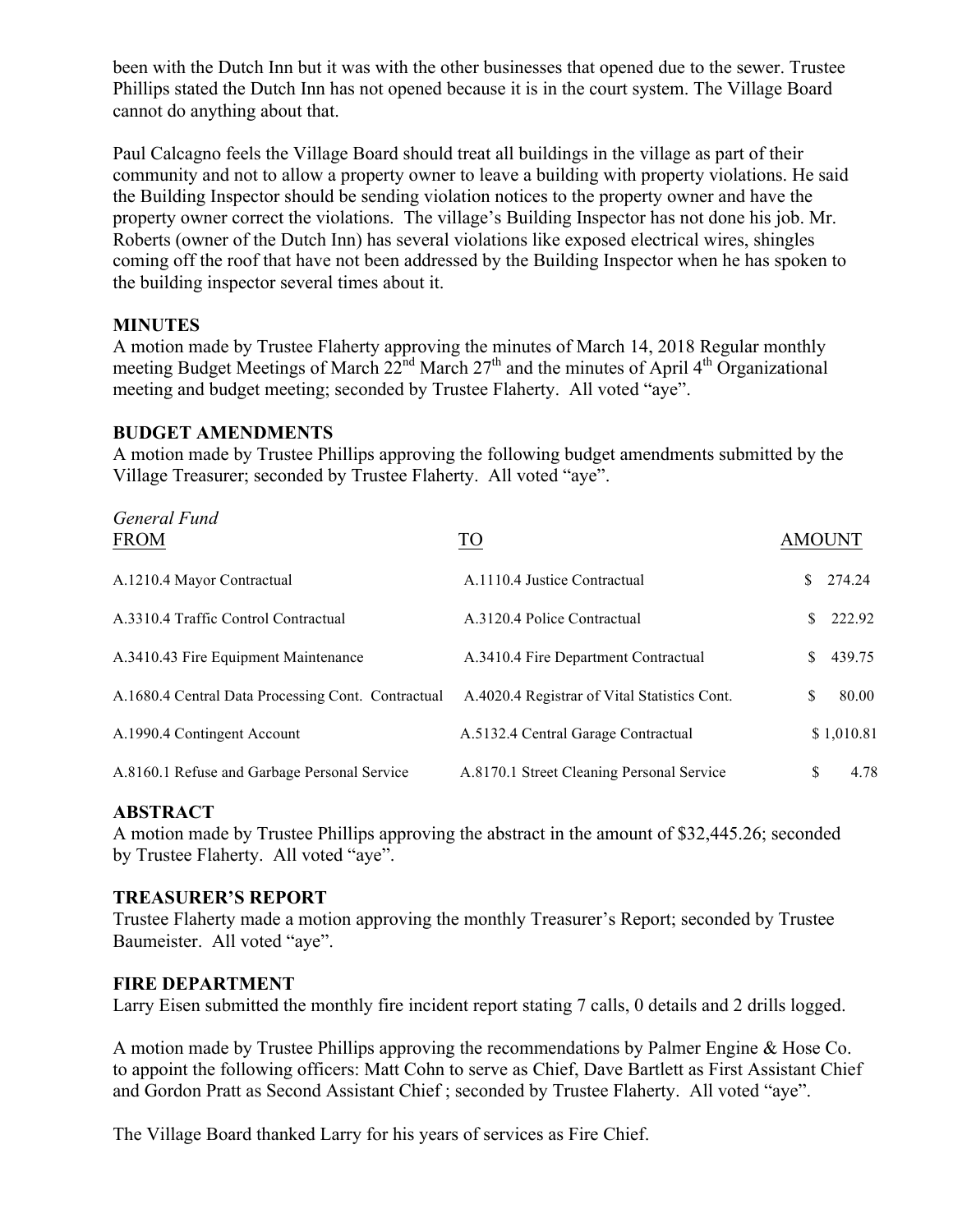#### **DPW**

Asst. Sup't, Robert Meehan reported the following duties for the month was: plowing, equipment maintenance, he will be doing hydrant flushing and cleaning the edge of lawns due to the snow plowing.

Water Department- New York Rural Water Association requested the village write a letter to Senator Kathy Marchione in support of the SWAP bill. The bill is for funding of the maintenance of water and sewer systems. Mayor Dunham has sent the support letter to the Senator.

### **CODE ENFORCEMENT OFFICER**

The CEO/ZEO's monthly report was received with 7 permits issued and \$432.50 of fees collected.

Glenn completed the 8 hour course on the CEC for the Climate Smart Committee to receive points toward their certification. Trustee Phillips thanked him for attending the course.

Zombie Properties Ordinance-the village attorney submitted comments to the Village Board on the draft ordinance. Glenn Smith will submit additional documentation to the village attorney per Rob's comments.

Van Buren Hall emergency stairs- Glenn received the report on the emergency stairs from Jack Healy from Ryan Biggs Associates each board member was given a copy.

## **TREES**

Glenn Smith believes the dead tree along Rothermel Ave may be the villages. He and Mayor Dunham will meet in the morning and measure to the shoulder of the road to determine.

## **TRAFFIC CALMING STUDY**

The village is in the process of implementation to reduce the speeds in the village by using a variable message sign and having the State Police and Sheriff's Office completing monitor the speeds in the village. They are submitting reports to the village. a speed radar survey

# **CLIMATE SMART COMMUNITIES TASK FORCE**

Bill Mancini thanked Glenn Smith for attending the Code Enforcement Training session on solar installation. That gives the village its third of four actions needed to be designated as a Clean Energy Community by NYSERDA.

Trustee Phillips and Bill Mancini met with Bill Jennings last Wednesday to receive a third quote for the charging station.

The committee submitted the final draft of the electric vehicle charging station grant application to the Village Board for submittal to NYSERDA. A motion made by Trustee Phillips to submit the grant application for the vehicle charging station to NYSERDA; seconded by Trustee Flaherty. All voted "aye". This installation is the fourth action needed in NYSERDA's Clean Energy Community program. Once it is completed, the village will be eligible for additional grants related to environmental and energy efficient projects.

Bill Mancini invited all to the upcoming "building a Food Smart Community" and Earth Day events on April  $21<sup>st</sup>$  and April  $22<sup>nd</sup>$ . He wanted to thank all the volunteers for their hard work. (Warren Applegate, Renee Shur, Sandy **Myers**, Bonnie Shannon, Seth Agata)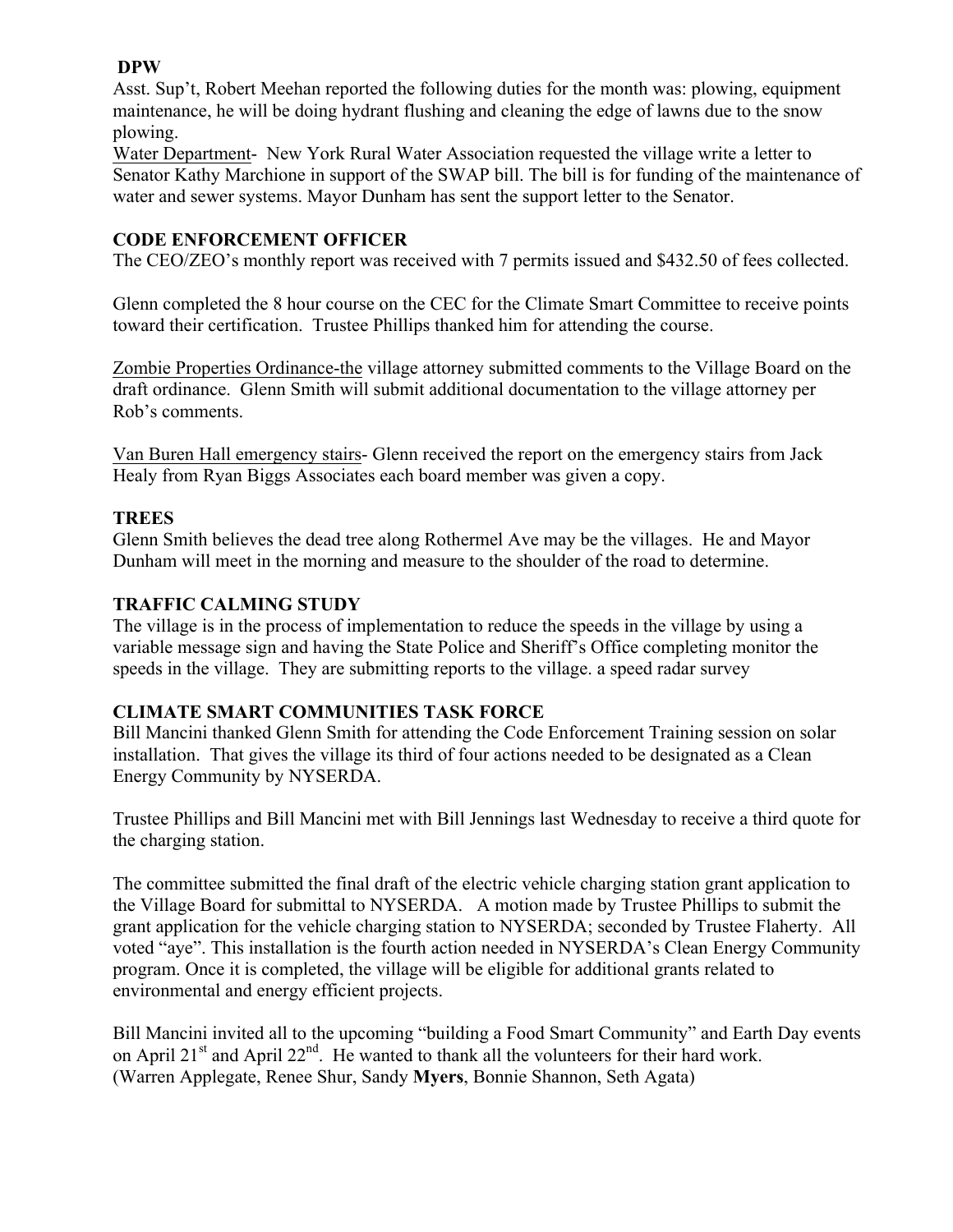# **WILLIAM STREET RT. 9 TO MAIDEN LANE**

Mayor Dunham signed the contract with TGW Consulting Group to apply for grant funds for the water line. The grant is due in early June and the village will not know if we will receive grant funds until the fall. Due to the time frame the William Street Project will be on hold until next year.

#### **PROPOSED LOCAL LAW NO. 1 OF 2018 TO OVERRIDE THE TAX LEVY LIMIT FOR FISCAL YEAR 2018-2019**

A motion made by Trustee Flaherty to adopt Local Law No. 1 of 2018 to override the tax levy limit for fiscal year 2018-2019; seconded by Trustee Phillips. All voted "aye".

## **TENTATIVE BUDGET FOR THE 2018-2019 FISCAL YEAR**

The assessed value of the village for the 2018-2019 is \$146,646,220.00. The proposed tax rate for the 2018-2019 is \$0.00230485 per thousand assessed value. The village is proposing to raise \$337,997 of taxes for the 2018-2019 fiscal year.

A motion made by Trustee Phillips to adopt the Tentative Budget for the 2018-2019 fiscal year as presented. All voted "aye".

## **ZONING BOARD**

The meeting was cancelled as no new business was presented.

#### **PLANNING BOARD**

The meeting was cancelled as no new business was presented. Trustee Phillips will request they meet to finish the POD Regulation and add regulations for dumpsters in the front yard. The committee will also conduct their annual Organizational meeting.

#### **HISTORIC PRESERVATION COMMISSION**

A meeting is scheduled with Julian Adams the State Coordinator for the NYS Parks and Historic Preservation to meet with the HPC Commission at their April 19<sup>th</sup> regular meeting to discuss the various issues relative to the Historic Preservation Law and implementation by the HPC and CEO..

#### **ECONOMIC DEVELOPMENT DIRECTOR**

The EDC Director's monthly report was received.

Van Buren Hall- the Van Buren Hall Committee put together a short survey for residents and renters of Van Buren Hall to fill out and give feed back to the committee for possible uses of Van Buren Hall.

Netherlands Sister City- Renee has started a Sister City project with the Town of Buren in the Netherlands. This started with the Comprehensive Plan to have the village illuminate the history of the village and capitalize on it. We will start minor programs with the Library and ICC for an e -pal program. The Mayor of Buren and Mayor Dunham had an informal conference call. The Mayor of Buren is writing a book about the history of the Van Buren family that come from Buren, The Netherlands. He will be coming to Kinderhook and will visit with the village Historian and Mayor. Hudson Greenway Grant for Kinderhook Creek Recreation Study-Awaiting the announcement of the grant for Kinderhook Creek on April 21<sup>st</sup>.

#### **NYSDOT**

At last month's meeting the Village Board made a motion to adopt an undertaking with NYSDOT. They contacted Mayo Dunham and requested a formal resolution.

Trustee Flaherty made the following Resolution: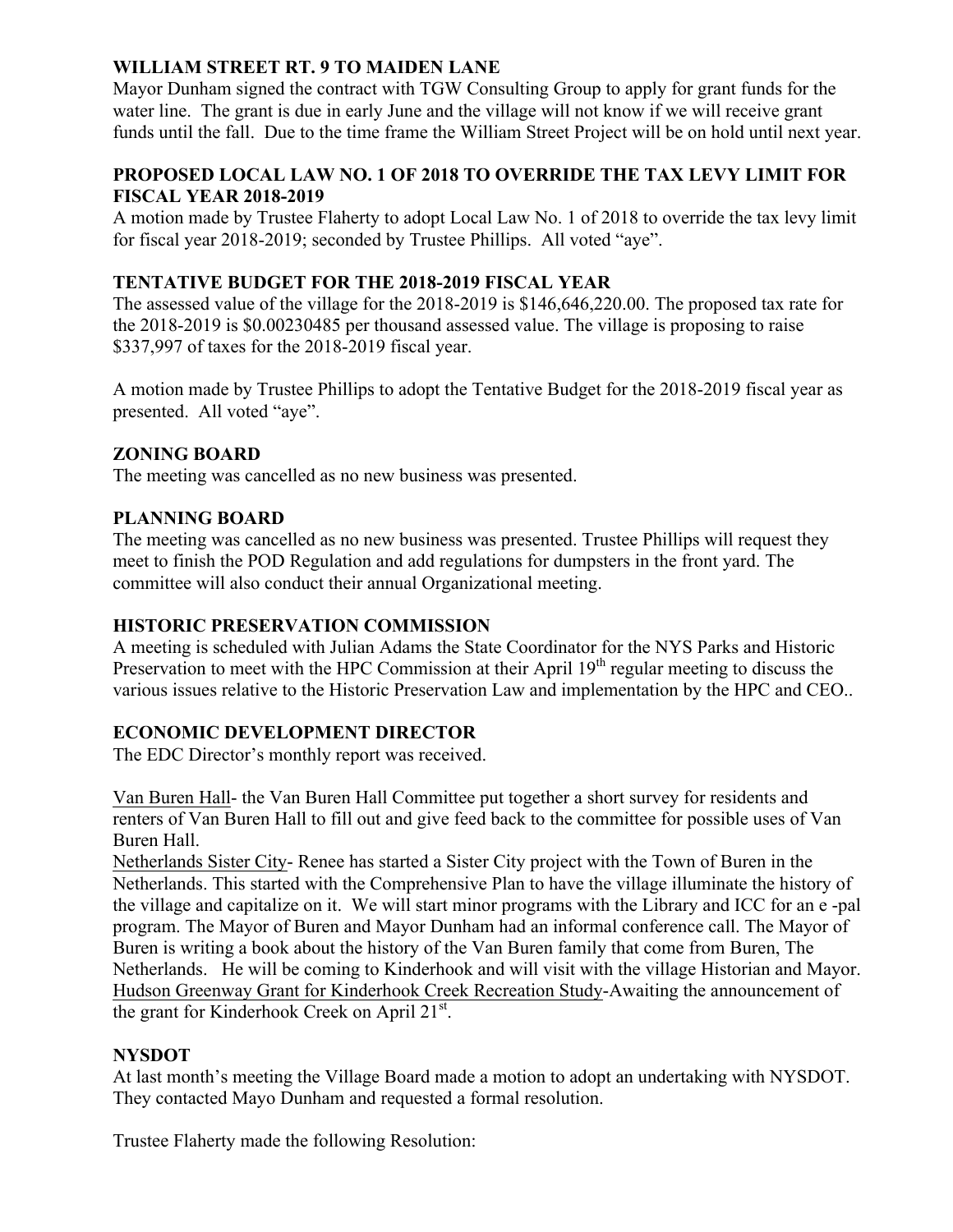Resolve, that the Kinderhook Village Board approves the Undertaking for the benefit of New York State Department of Transportation in connection with work affecting state highways and authorizes the Mayor to sign the Undertaking to confirm that he village agrees to the terms of the Undertaking.

The Resolution was seconded by Trustee Leiser. All voted "aye".

Crosswalk-Mayor Dunham has sent a letter to the Regional Traffic Engineer at NYSDOT requesting a crosswalk to be placed on Rt. 9 and Eichybush Road. Free standing pedestrian signs may be purchased by the village for \$340.00 each and would be placed at crosswalks.

# **CODIFICATION OF NEW LAWS**

An estimate of \$1,735- \$2,095 was received from General Code to print several local laws to bring the village code books up to date. The Village Board approved the estimate to have the local laws printed for the expenditure to be in this year's budget.

Solar –Trustee Leiser is researching the feasibility of solar panels on the DPW garage. Resident Sandy Myers stated she is willing to forward Trustee Lieser a contact for NYSERDA who would give him a project manager to assist him.

## **VILLAGE HALL**

Van Buren Hall Projects-the committee will meet on May 2nd in Van Buren Hall Masonry work-Trustee Flaherty received one quote for approximately \$30,000 He is waiting on other quotes. There is a problem with the purchasing of the same type of brick. There is only one manufacturer who sells the type of brick.

Village Hall speaker system- the village received a quote from Simplex Grinnell in the amount of \$4,000 to install two microphones and three speakers in the meeting room to be in compliance with the American Disabilities Act. A portable system to be used in Van Buren Hall and at the Bandstand for events was also requested. At this time the village will put this on hold and will apply for a grant with the Unified Justice Court to install the speakers in the meeting room. Emergency stairs-the village received the structural engineering report from Ryan Biggs. They

recommended a full replacement with an approximate fee of \$26,000. Trustee Flaherty will call S&S Fabrication to receive a quote. Village DPW, Robert Meehan has reinforced the stairs for safety.

Revised Application for Use-a revised Application of Use was given to each Trustee to review. The changes are more specific to the users.

# **IT CONTRACT**

A meeting with former Trustee Brain Murphy, Trustee David Flaherty and Clerk/Treasurer Heeder will be held on April 23<sup>rd</sup> to determine the needs of the village IT.

# **VILLAGE POLICIES**

Due to budget workshops the committee did not work on the proposed policies. The committee will work on the following policies: Workplace Violence, Computer, Drug & Alcohol and personal vehicle mileage policy. An update to any current policies will also be made to draft an employee handbook.

### **"Brought to Light: DVD by Barbara Reina**

Persons of Color Cemetery- To purchase the DVD is approximately \$20.00 but as a municipalities needs to purchase a DSL/PPR License. Mayor Dunham requested the village attorney review the license agreement. Robert Fitzsimmons did not see an issue with the license; Mayor Dunham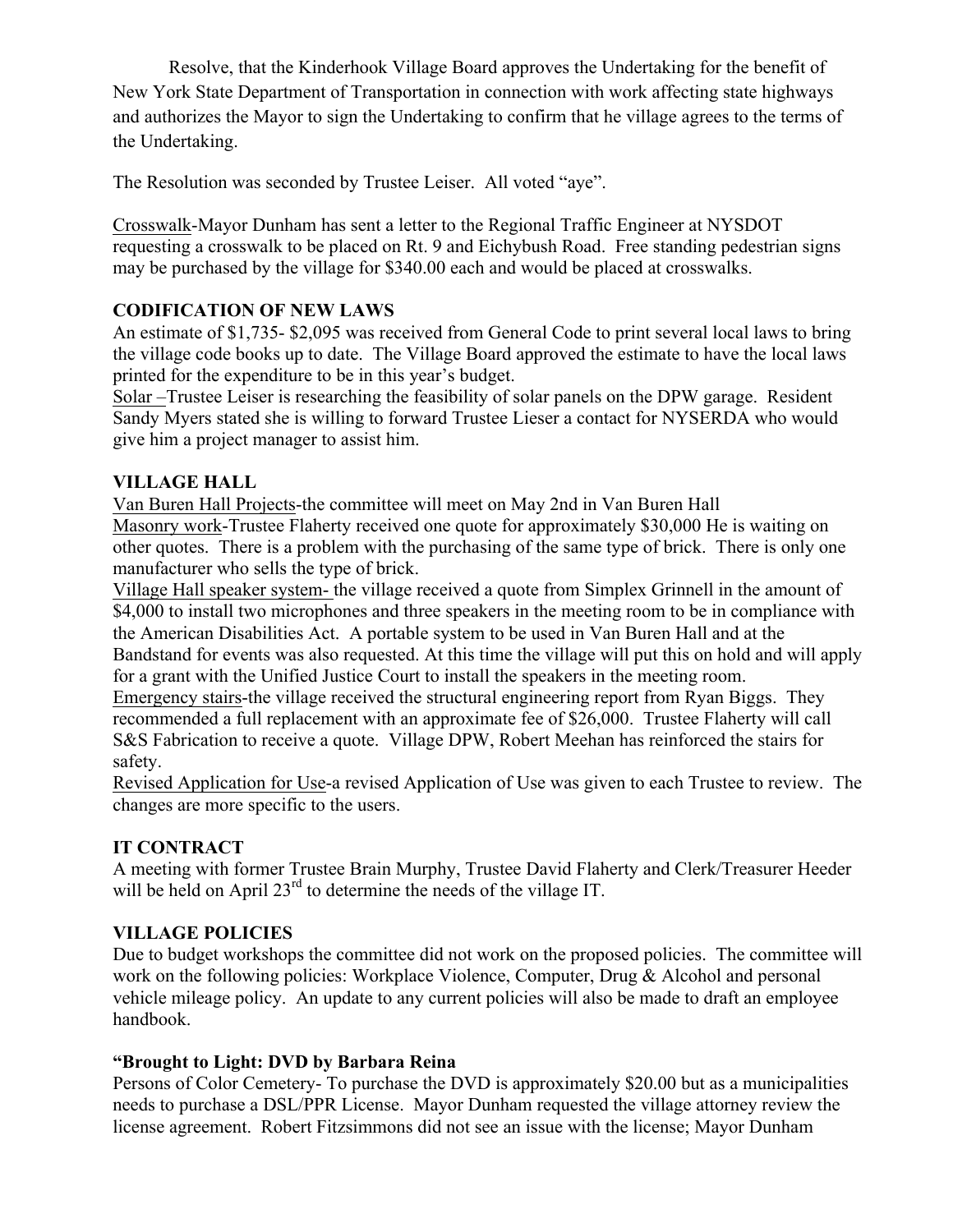believes the village should purchase the license for \$80.00. A motion made by Trustee Flaherty to purchase the license and a DVD for the village; seconded by Trustee Baumeister. All voted "aye".

# **UNPAID WATER, SEWER & TAX BILLS**

Water bills- The water bills for the past six month period have been sent out. Taxes- The village attorney, Robert Fitzsimmons sent a letter to any village resident who have taxes due for three years or more. Several village residents have paid their taxes.

Bean Property along Kinderhook Creek-Previously, the village requested to use Trevor Bean's property along the creek to access the village's water line coming from the water tower into the village. He allowed the village access at no charge. He is now building a new home on the property. The house is outside of the village and will receive the double water rate. They have requested the village wave the \$1,000 tapping fee for a new water line. A motion by Trustee Flaherty to approve the request to wave the \$1,000 tapping fee for new house; seconded by Trustee Leiser. All voted "aye".

#### **WASTE WATER COLLECTION PROJECT**

Anti-Siphon Valve- Mayor Dunham stated the readings have been consistent with the total water reading received.

## **ALBANY HUDSON ELECTRIC TRAIL**

The Historical Society denied the permanent easement in the back of the Vanderpoel House for the Albany Hudson Electric Trail. Hudson Valley Greenway will now meet with Samascott's to see if the trail may go along the orchard. Trustee Phillips stated he is very disappointed with the Historical Society they do not seem to be part of the community. The village would have maintained 25 ft of the trail if it went behind the Vanderpoel House. Trustee Philips wanted to thank the Samascott's and hopes they will come to an agreement for the use of their property.

Sandy Myers, 19 Reynolds Road said she was clearing brush to plant trees for privacy and found a large open hole on the National Grid right away at the rear of her property. Mayor Dunham and Robert Meehan will go together and inspect.

#### **SIDEWALK**

Since the Church Street sidewalk will be postponed until the next fiscal year Trustee Leiser is looking at replacing a small section of sidewalk on Eichybush Road or on Sylvester Street.

#### **APPLICATIONS**

A motion made by Trustee Flaherty to approve the following application; seconded by Trustee Baumeister. All voted "aye".

- a. CCHS is requesting Van Buren Hall and the lift on 4/28 from 4-6 pm
- b. Climate Smart Committee is requesting a sign advertising event on 4/21
- c. Gourmeli's Tast, Inc. is requesting to use the Village Square Thursday -May-September; 3-8:30pm
- d. Kinderhook Runners Club is requesting Van Buren Hall on 5/20 from 9:30am-2:00 pm for a yoga class
- e. Fyfe's & Drumms of Olde Saratoga is requesting to parade on village streets 6/2 noon-1 pm
- f. Darman Family is requesting the Playground Pavilion on 5/27 from 11 am-4pm
- g. Bill Scheriff is requesting the Playground Pavilion on 7/29 for ICC Memorial Benefit (pending insurance)